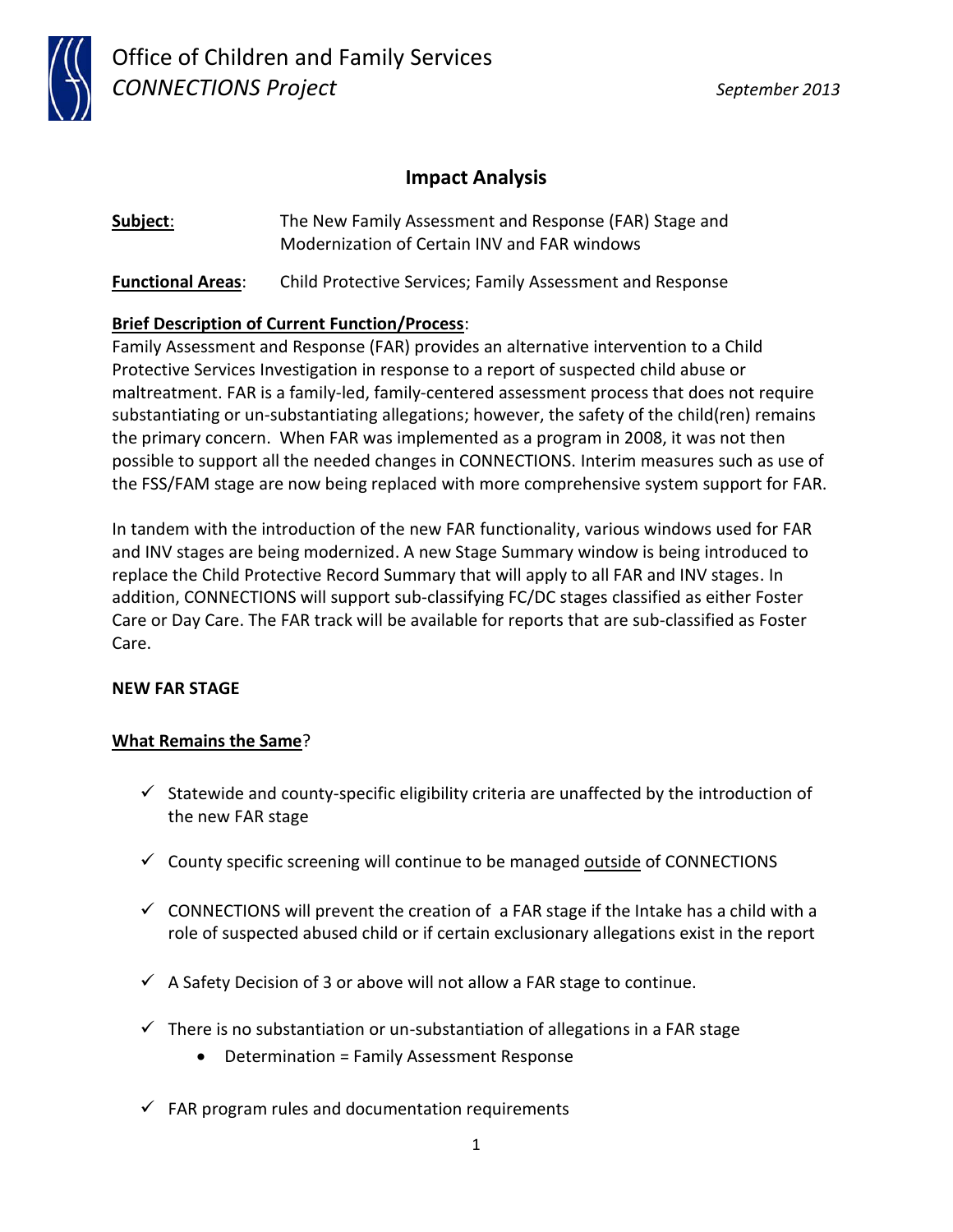

## **What Changes**?

- There will be a **new FAR Stage** in CONNECTIONS:
	- All FAR work will be done in this stage
	- The Primary role assignment for FAR stages can only be made to staff in participating FAR districts
	- Multiple secondary role assignments are allowed and can be made to:
		- o Staff in FAR and non-FAR districts
		- o Staff in voluntary agencies (if part of the district's FAR plan)
- $\checkmark$  The new FAR stage can be:
	- Stage progressed directly from an Intake (INT), per local procedures
	- Familial or FC/DC where sub-classification is Foster Care (new, see next section)
	- Created in a case with an open FSI or FSS
	- Merged into cases with other FAR or INV stages
	- Stage progressed to an FSI/CWS upon closure approval
	- Closed when FAR work completed
- $\checkmark$  A FAR stage may "track switched" to an INV and vice-versa
	- Only once within 7 days of Intake certain other conditions apply
- $\checkmark$  The **Family Led Assessment Guide (FLAG)** is supported in a new window:
	- FLAG can be completed by any assigned worker
	- Multiple FLAGS can be completed; only one FLAG may be in process at a time
	- No separate system approval process for a FLAG
	- FLAG must be completed to submit a FAR conclusion some exceptions apply
- $\checkmark$  The **RAP** will be available (optional) for a FAR stage
- $\checkmark$  The **FAR Conclusion window** will allow users to:
	- Close a FAR stage
	- Switch track from FAR to INV
	- Consolidate the FAR stage with another FAR stage
	- Enter FAR Conclusion Narrative within a new template
- $\checkmark$  A FAR stage will have a **payment interface** with WMS
	- FSS and FAR stages within same case can separately have payments
	- App Reg and WMS Synch buttons will display on the Person List window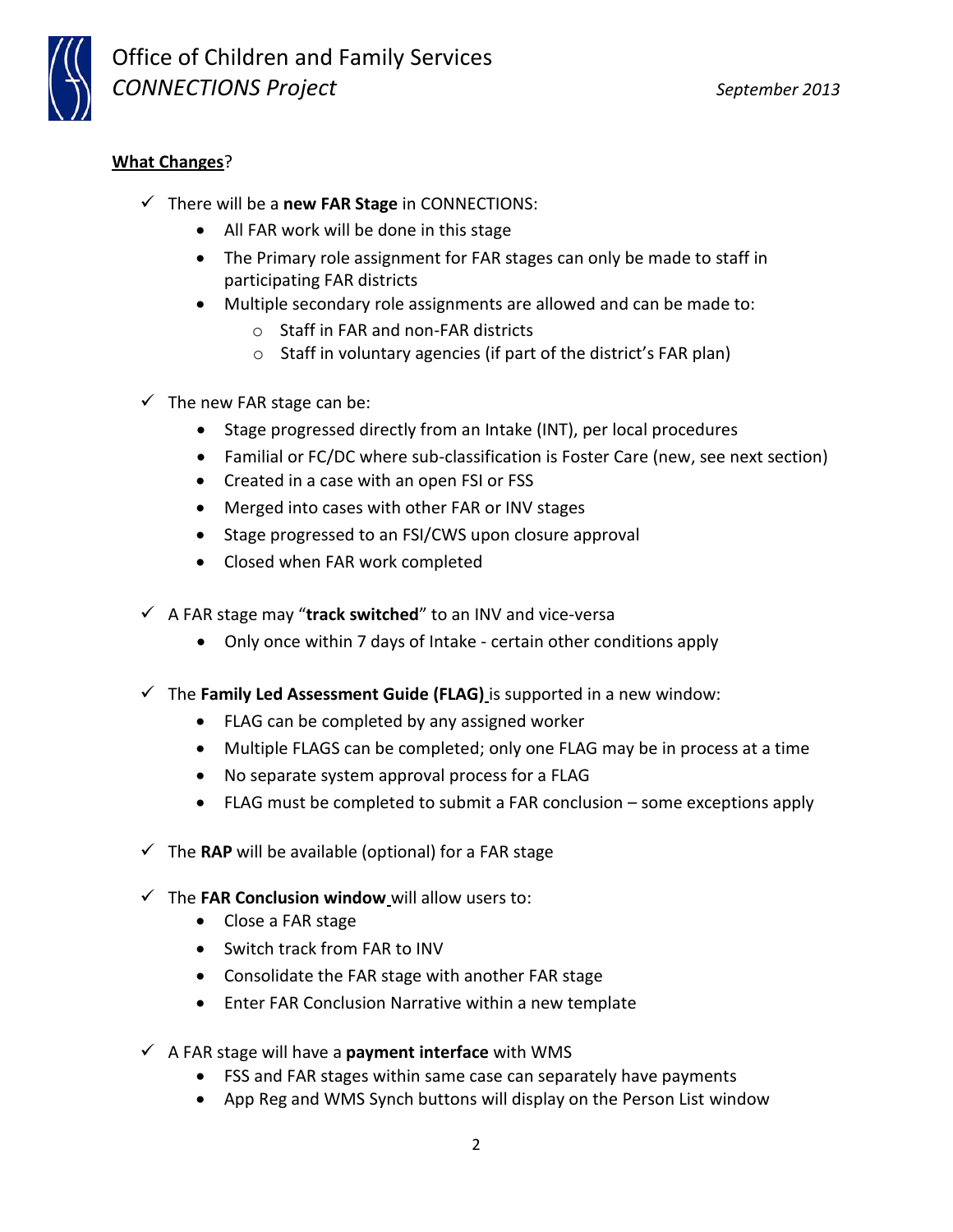- There are two new FAR-related **business functions** that **must be assigned** in order for staff to access details of a FAR stage:
	- View Closed FAR, along with Access All, will allow users to view closed FAR within a case through Case Summary – *Similar to View Unfounded/View Indicated*
	- View Open FAR, along with Access All, will allow users to view open FAR within a case through Case Summary – *Similar to View Under Investigation*
- **Rules for converting/closing** existing INV stages marked as FAR and FSS/FAM stages upon implementation of the new window:
	- Automatically close stages on the FAR, Closed workload
	- Automatically close INV stages marked as FAM on any other workload that has a corresponding FSI/FSS
	- Convert INV stages marked as FAM without a corresponding FSI/FSS to a new open FAR stage (If the INV marked as FAM has a Pending or Approved Safety Decision of 3 or above, the FAM indicator will be removed and be left as an INV

### **OTHER CHANGES AFFECTING INV AND FAR STAGES**

### **Modernization of Certain windows in INV and FAR Stages:**

- $\checkmark$  Certain CONNECTIONS windows in INV and FAR stages will be modernized:
	- Safety Assessment
	- Risk Assessment (optional for a FAR stage)
	- Progress Notes
- $\checkmark$  The modernized windows will resemble the existing INV windows:
	- Navigation Pane links replace buttons and menus
	- Collapsible sections
- $\checkmark$  There will be no changes to window functioning or business rules, except as regards FC/DC stages as noted below

### **New Window: Stage Summary:**

- $\checkmark$  Applies to INV and FAR stages
- $\checkmark$  **Replaces the CPRS** (for new and historical stages)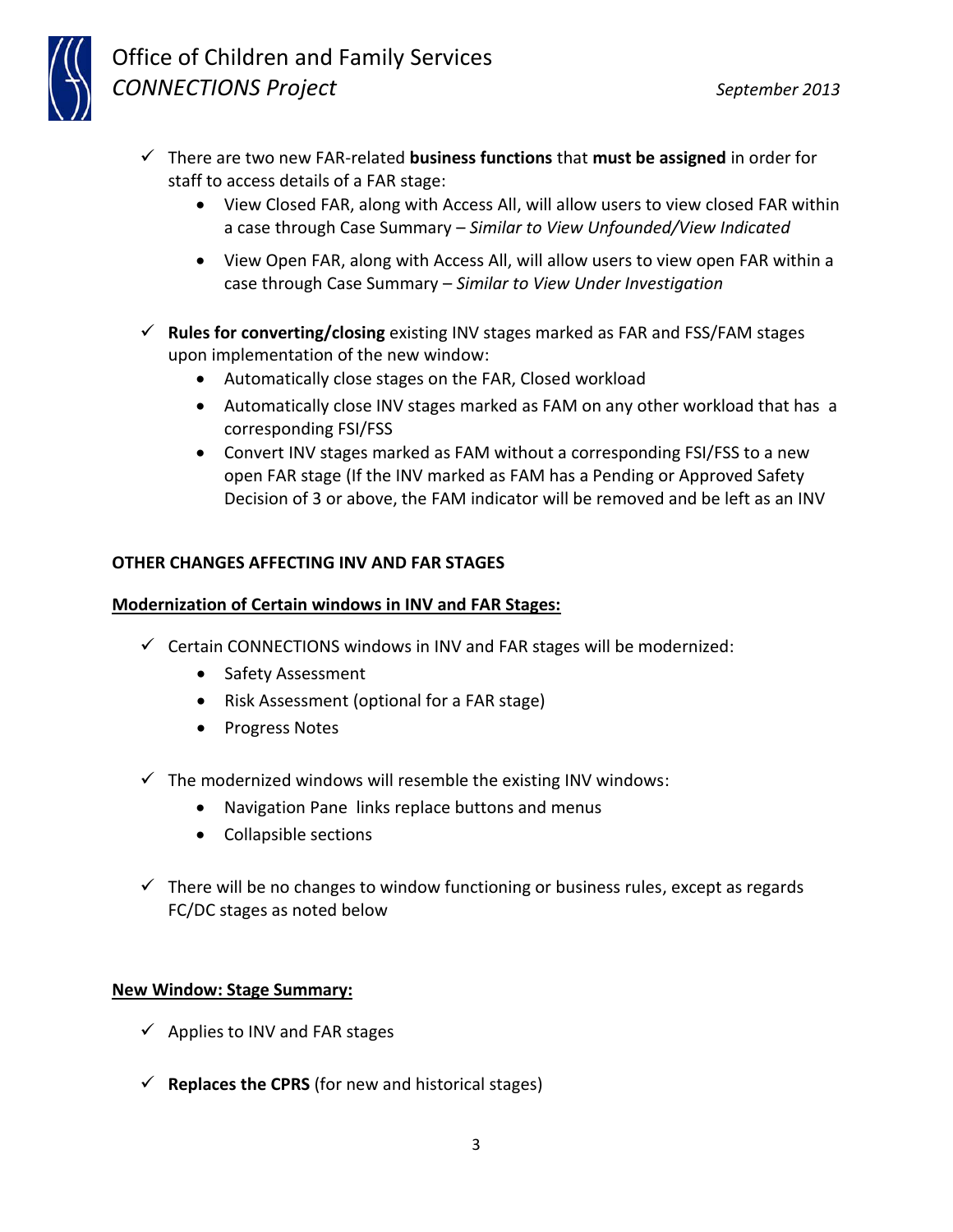

## Office of Children and Family Services *CONNECTIONS Project September 2013*

- $\checkmark$  Displays read only version of the data entry windows more data is displayed
- $\checkmark$  Accessed via a generic event "Stage Summary" on Stage/Case Events tab
- $\checkmark$  All stage data will be kept together; when stages switch track, stage information specific to the original stage will also be displayed

### **Foster Care / Day Care Reports**

- $\checkmark$  There will be a sub-classification of Foster Care and Day Care for reports classified as FC/DC
	- It will be possible to stage progress an Intake to an Investigation without selecting a sub-classification. Such selection, however, is required in order to submit the INV for approval
	- For an Intake directly progressed to a FAR stage, the sub-classification will default to Foster Care (FAR is not available for Day Care cases)
	- Sub-classification will be set to Foster Care when track switching an INV to a FAR that has a FC/DC classification
- $\checkmark$  Once the changes have been implemented, INV stages with a sub-classification of Foster Care will require a Safety Assessment and Risk Assessment in both ACS and upstate districts
- $\checkmark$  As with familial FAR stages, a Safety Assessment will be required for a FAR stage with a Foster Care sub-classification; Risk Assessment will be optional
- $\checkmark$  If a sub-classification is changed from Foster Care to Day Care and the Safety Assessment and/or RAP has been started, it may be completed in the re-classified stage but it is not required

### **IMPLICATIONS/CONSIDERATIONS**:

#### **Program**

- $\checkmark$  Review local CPS intake procedures and processes since Intakes may now be directly staged progressed to a FAR
- $\checkmark$  Develop procedures for determining when a INV or FAR track should be switched (if not system required) and the process for review/approval of such a switch